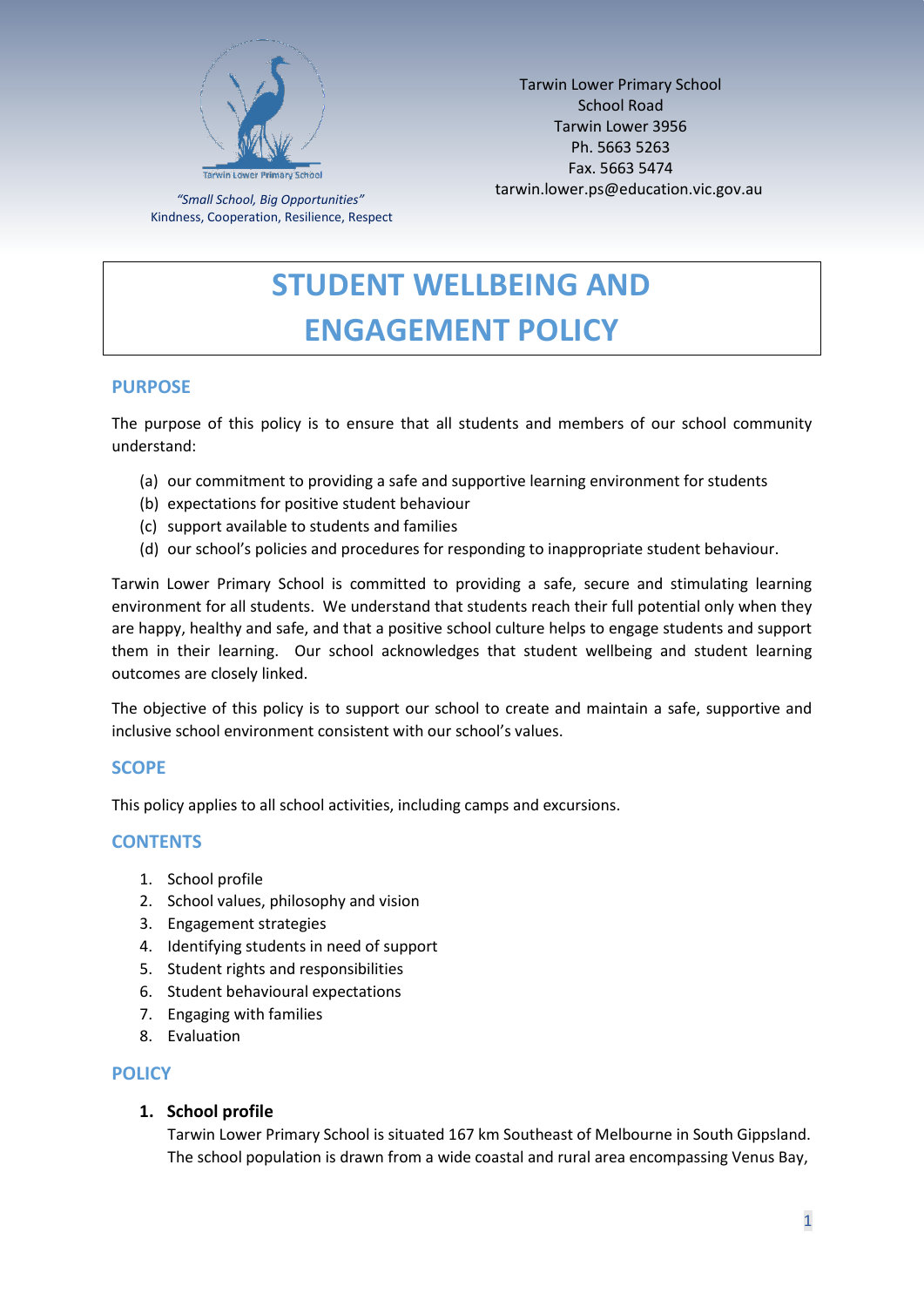Walkerville and Tarwin Lower. Eighty percent of the students travel by school bus. Our current enrolment is at approximately 40 students.

Tarwin Lower Primary operates three classrooms and maintains a well-stocked library. We have an Art room that also serves as a multi-purpose room and contains a kitchen area used to prepare lunches and supports a kitchen garden program. We have a Music room with a variety of musical instruments. The vast play area is situated in an attractive setting of many native and deciduous trees and garden beds which have been planted by our parents and students. Our vegetable patch is maintained by the students and our school gardener.

At Tarwin Lower Primary School, we have a range of students from diverse socio-economic backgrounds, (where socio-economic refers to family income, education, occupation and wealth). The vast majority of our students speak English at home. Our students come from a wide range of family units, including single parents, stepfamilies, blended families, nuclear families, foster care, extended family care etc. Students enrolled at our school have come to us from a number of different Pre-schools in the district, none of which is in Tarwin Lower.

Students enjoy a curriculum that explicitly and successfully teaches fundamental skills in authentic, inclusive and challenging contexts. At Tarwin Lower Primary we believe that education should be engaging and authentic and our classroom programs reflect this by embedding learning in a rich and purposeful educational experiences that develop and apply strong literacy and numeracy skills within and beyond the classroom.

The school offers a range of one hour specialist classes; Creative and Performing Arts, Library, ICT, Indonesian and Physical Education. We encourage students to take on leadership roles and play an active part in their school and community.

Student safety, mental health and connectedness to peers is strong due to ongoing social programs conducted in the school such as weekly Respectful Relationships, Bounce Back and Tarwin Lower Matters lessons. The values of our school community are Kindness, Cooperation, Resilience and Respect. They underpin all the interactions we have at school.

# **2. School values, philosophy and vision**

#### **Motto:**

Small School, Big Opportunities

#### **Vision:**

To be an outstanding rural school where care, curiosity, innovation and progressive practices ensure students thrive in an ever-changing world.

#### **Mission:**

In order to fulfil this vision, we nurture our students to:

- be independent lifelong learners who are well equipped to meet the challenges of an ever-changing world.
	- think and learn through problem solving.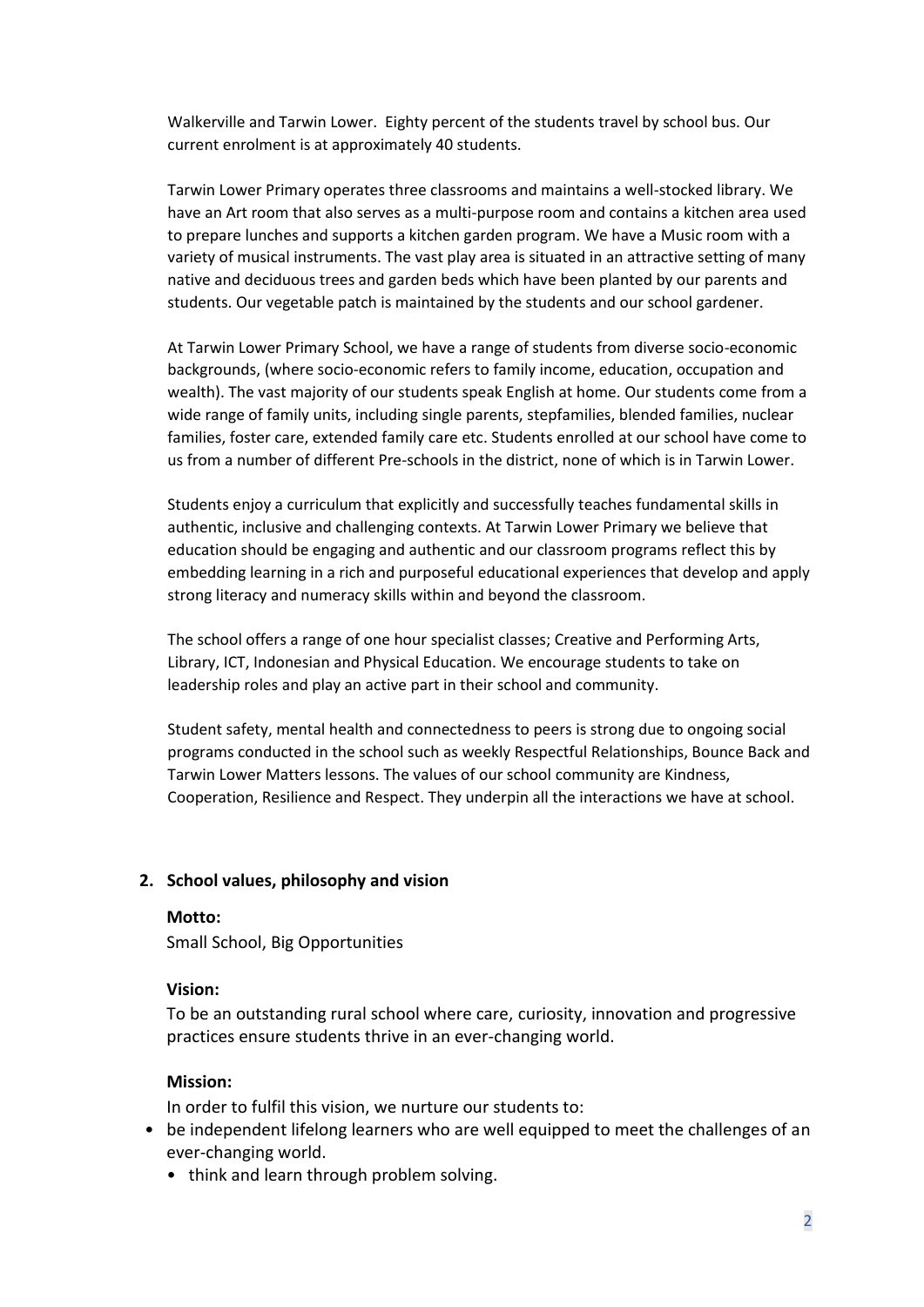- achieve personal success and excellence.
- demonstrate ethical, social and environmental responsibility.
- be active, happy, engaged and productive citizens.

At Tarwin Lower Primary School, we value:

**Kindness** - supporting, helping and caring about others. It means being friendly, thoughtful, giving encouragement and listening to people. Kindness is including others. It is being patient, trying to understand and not judging.

**Co-operation** - working together, sharing, listening, encouraging, and being fair. It means everyone having a say, and if you don't agree, understanding how to negotiate solutions.

**Resilience** - Bouncing Back. It is understanding that bad times don't last and being optimistic. To concentrate on the positives and keep things in perspective.

**Respect** - yourself, others, the school, and the environment. Respecting people in person and on-line. Self-respect is always trying your best and taking responsibility for your own learning and behaviour.

We apply these values in our everyday dealings with each other and in the development of our programs and policies.

Our Statement of Values is available online at: *[Statement of Values](https://cc588455-4beb-4dfa-957a-9be73eda7372.filesusr.com/ugd/5b0692_23de15ad8a494751830e405fd080ad30.pdf)*

# **3. Engagement strategies**

Tarwin Lower Primary School has developed a range of strategies to promote engagement, positive behaviour and respectful relationships for all students in our school. We acknowledge that some students may need extra social, emotional or educational support at school, and that the needs of students will change over time as they grow and learn.

A summary of the universal (whole of school), targeted (year group specific) and individual engagement strategies used by our school is included below:

# **Universal**

- high and consistent expectations of all staff, students and parents and carers
- prioritise positive relationships between staff and students, recognising the fundamental role this plays in building and sustaining student wellbeing
- creating a culture that is inclusive, engaging and supportive
- welcoming all parents/carers and being responsive to them as partners in learning
- analysing and being responsive to a range of school data such as attendance, Attitudes to School Survey, parent survey data, student management data and school level assessment data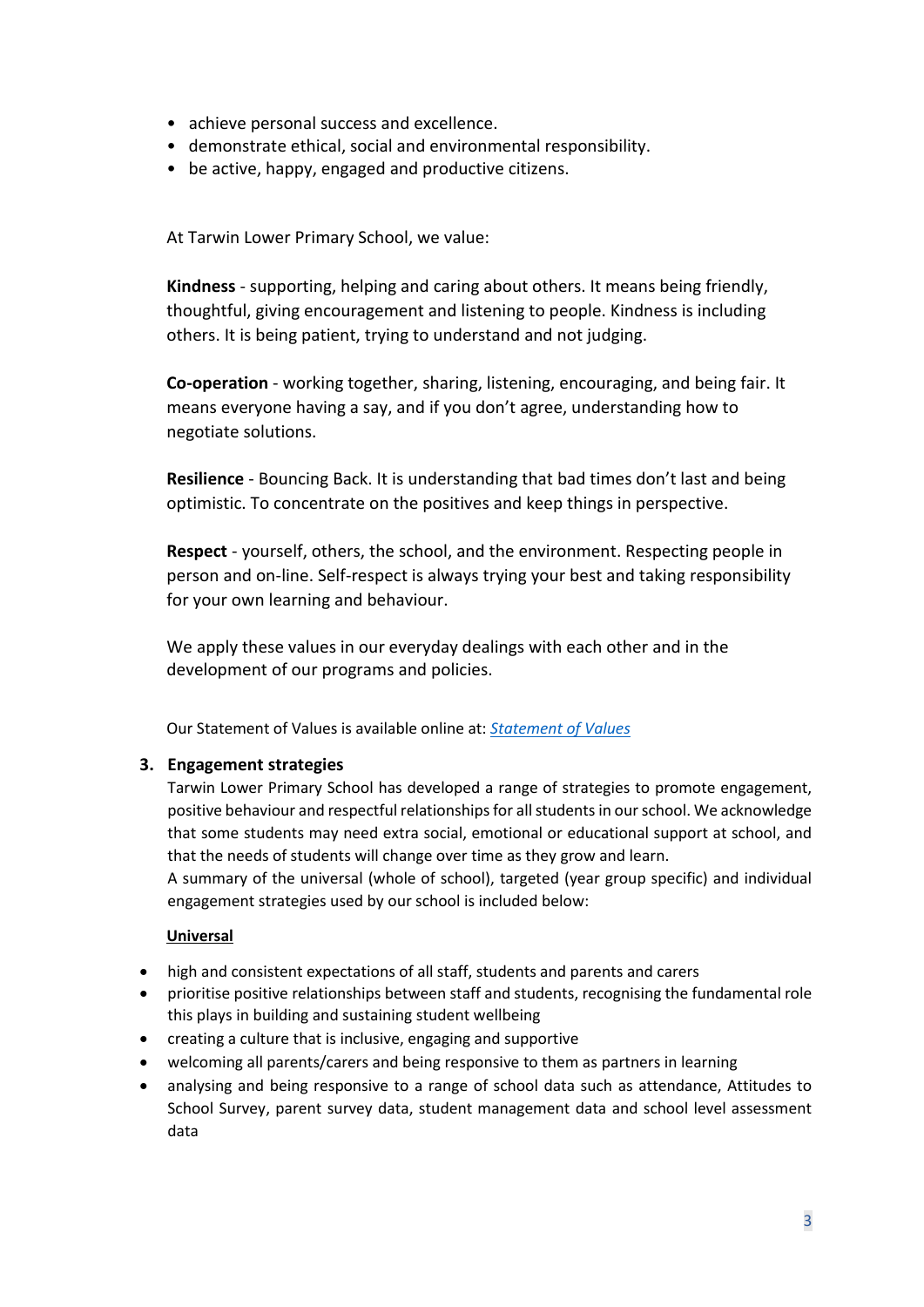- deliver a broad curriculum including VET programs, VCE and VCAL to ensure that students are able to choose subjects and programs that are tailored to their interests, strengths and aspirations
- teachers at Tarwin Lower Primary School use The Gradual Release of Responsibility instructional framework to ensure an explicit, common and shared model of instruction to ensure that evidenced-based, high yield teaching practices are incorporated into all lessons
- teachers at Tarwin Lower Primary School adopt a broad range of teaching and assessment approaches to effectively respond to the diverse learning styles, strengths and needs of our students and follow the standards set by the Victorian Institute of Teaching
- our school's Statement of Values are incorporated into our curriculum and promoted to students, staff and parents so that they are shared and celebrated as the foundation of our school community
- carefully planned transition programs to support students moving into different stages of their schooling
- positive behaviour and student achievement is acknowledged in the classroom, and formally in school assemblies and communication to parents
- staff monitor student attendance and implement attendance improvement strategies at a whole-school, cohort and individual level
- students have the opportunity to contribute to and provide feedback on decisions about school operations through the Junior School. Students are also encouraged to speak with their teachers and Principal whenever they have any questions or concerns.
- staff create opportunities for cross—age connections amongst students through school plays, athletics, music programs and peer support programs
- All students are welcome to self-refer to the Principal if they would like to discuss a particular issue or feel as though they may need support of any kind. We are proud to have an 'open door' policy where students and staff are partners in learning
- we engage in school wide positive behaviour support with our staff and students, which includes programs such as:
	- o Respectful Relationships
	- o Bounce Back
	- o Be You
	- o Safe Schools
- programs, incursions and excursions developed to address issue specific behaviour (i.e. anger management programs)
- *opportunities for student inclusion (i.e. sports teams, clubs, recess and lunchtime activities)*

# **Targeted**

- all staff monitor the health and wellbeing of students in their class, and act as a point of contact for students who may need additional support
- connect all Koorie students with a Koorie Engagement Support Officer
- all students in Out of Home Care will be appointed a Learning Mentor, have an Individual Learning Plan and will be referred to Student Support Services for an Educational Needs Assessment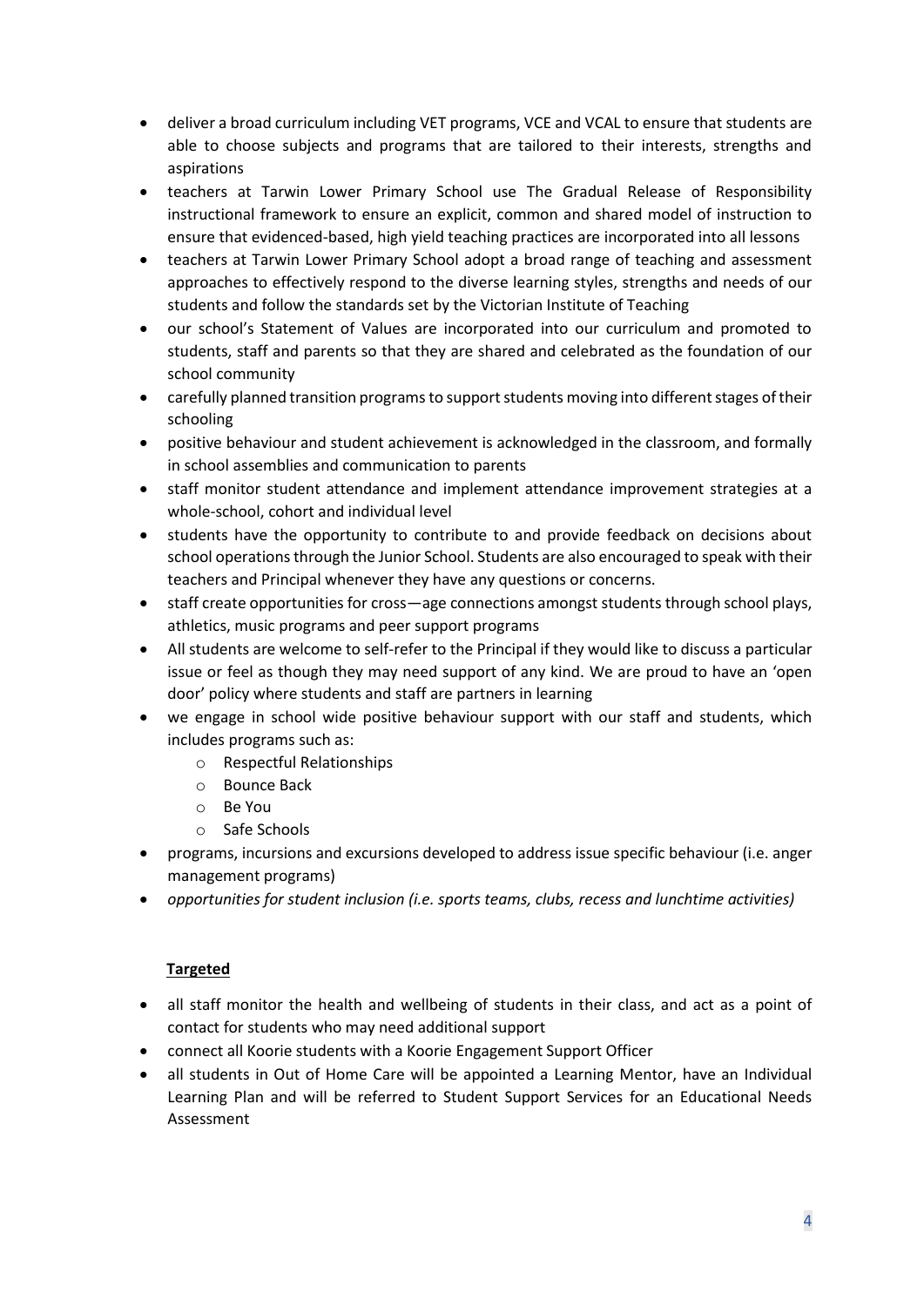- wellbeing and health staff will undertake health promotion and social skills development in response to needs identified by student wellbeing data, classroom teachers or other school staff each year
- staff will apply a trauma-informed approach to working with students who have experienced trauma

# **Individual**

- Student Support Groups, see: [http://www.education.vic.gov.au/school/principals/spag/participation/pages/supportgroup](http://www.education.vic.gov.au/school/principals/spag/participation/pages/supportgroups.aspx) [s.aspx](http://www.education.vic.gov.au/school/principals/spag/participation/pages/supportgroups.aspx)
- Individual Learning Plan and Behaviour Support Plan
- Program for Students with Disabilities
- Referral to Student Welfare Coordinator and Student Support Services
- Referral to ChildFirst, Headspace
- Lookout
- Be You

Tarwin Lower Primary School implements a range of strategies that support and promote individual engagement. These can include:

- building constructive relationships with students at risk or students who are vulnerable due to complex individual circumstances
- meeting with student and their parent/carer to talk about how best to help the student engage with school
- developing an Individual Learning Plan and/or a Behaviour Support Plan
- considering if any environmental changes need to be made, for example changing the classroom set up
- referring the student to:
	- o school-based wellbeing supports
	- o Student Support Services
	- $\circ$  Appropriate external supports such as council based youth and family services, other allied health professionals, headspace, child and adolescent mental health services or ChildFirst
	- o Re-engagement programs

Where necessary the school will support the student's family to engage by:

- being responsive and sensitive to changes in the student's circumstances and health and wellbeing
- collaborating, where appropriate and with the support of the student and their family, with any external allied health professionals, services or agencies that are supporting the student
- monitoring individual student attendance and developing an Attendance Improvement Plans in collaboration with the student and their family
- running regular Student Support Group meetings for all students:
	- o with a disability
	- o in Out of Home Care

and with other complex needs that require ongoing support and monitoring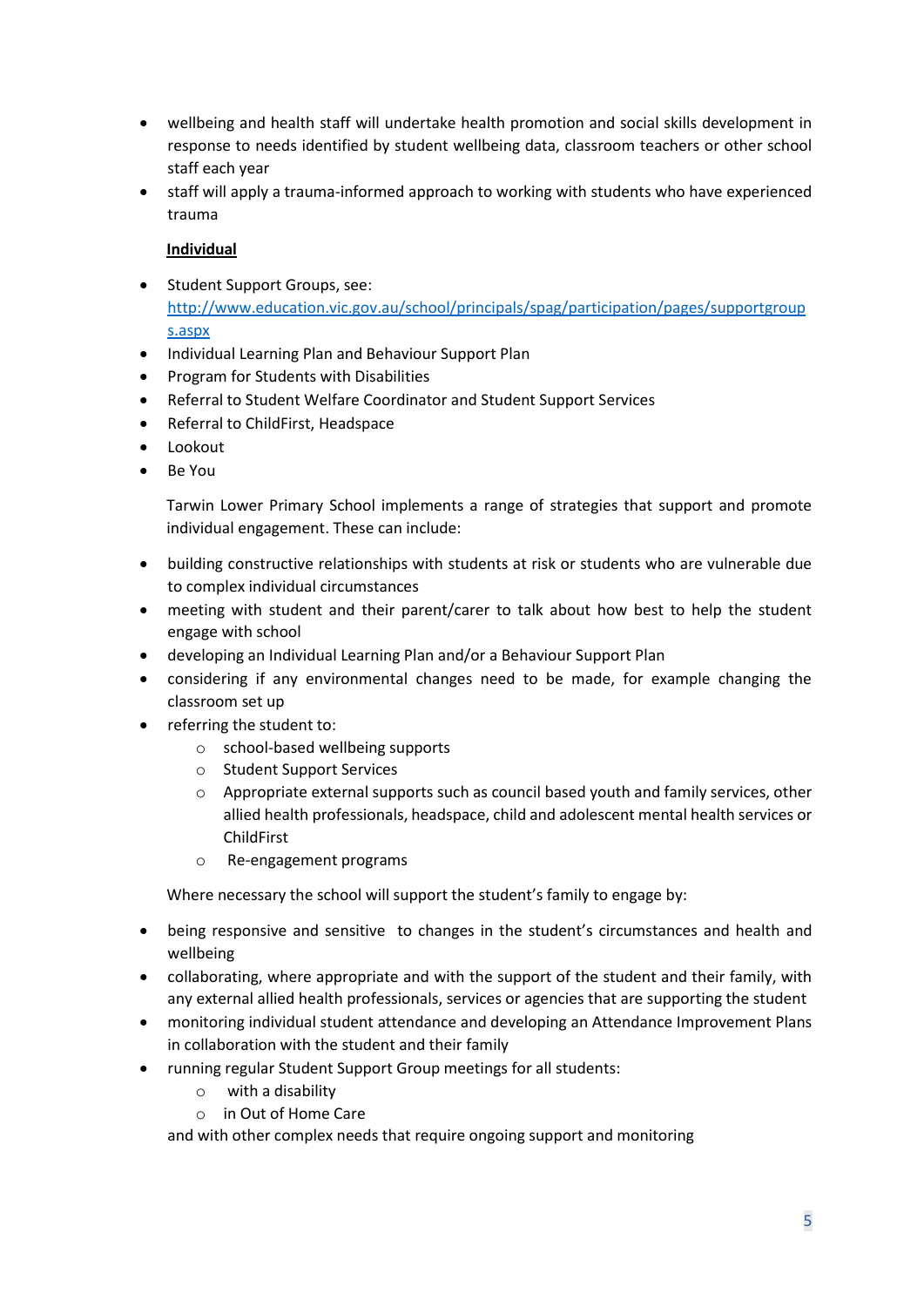# **4. Identifying students in need of support**

Tarwin Lower Primary School is committed to providing the necessary support to ensure our students are supported intellectually, emotionally and socially. All staff play a significant role in developing and implementing strategies help identify students in need of support and enhance student wellbeing. Tarwin Lower Primary School will utilise the following information and tools to identify students in need of extra emotional, social or educational support:

- personal, health and learning information gathered upon enrolment and while the student is enrolled
- attendance records
- academic performance
- observations by school staff such as changes in engagement, behaviour, self-care, social connectedness and motivation
- attendance, detention and suspension data
- engagement with families
- self-referrals or referrals from peers

# **5. Student rights and responsibilities**

All members of our school community have a right to experience a safe and supportive school environment. We expect that all students, staff, parents and carers treat each other with respect and dignity. Our school's Statement of Values highlights the rights and responsibilities of members of our community.

# **5.1 Guiding principles**

The Tarwin Lower Primary School Community is committed to providing a safe, positive, challenging and engaging learning environment that is relevant to the students. We believe that everyone can be successful in a variety of curriculum areas.

Every member of the school community has a right to fully participate in an educational environment that is safe, supportive and inclusive. Everyone deserves to be treated with respect and dignity.

The rights and responsibilities of all members of the Tarwin Lower Primary School community need to take the following legislation into consideration; the Equal Opportunity Act 1995, the Charter of Human Rights and Responsibilities 2006, the Disability Discrimination Act 1992 and the Education and Training Reform Act 2006.

# **5.2 Equal Opportunity**

The *Equal Opportunity Act 1995* sets out the types or grounds of discrimination that are unlawful and aims to promote community recognition and acceptance of the equality of men and women, and the equality of people of all races, regardless of their religious or political convictions, their impairments or their age.

Under the act it is unlawful to discriminate against a person on the basis of the following attributes:

- age
- breastfeeding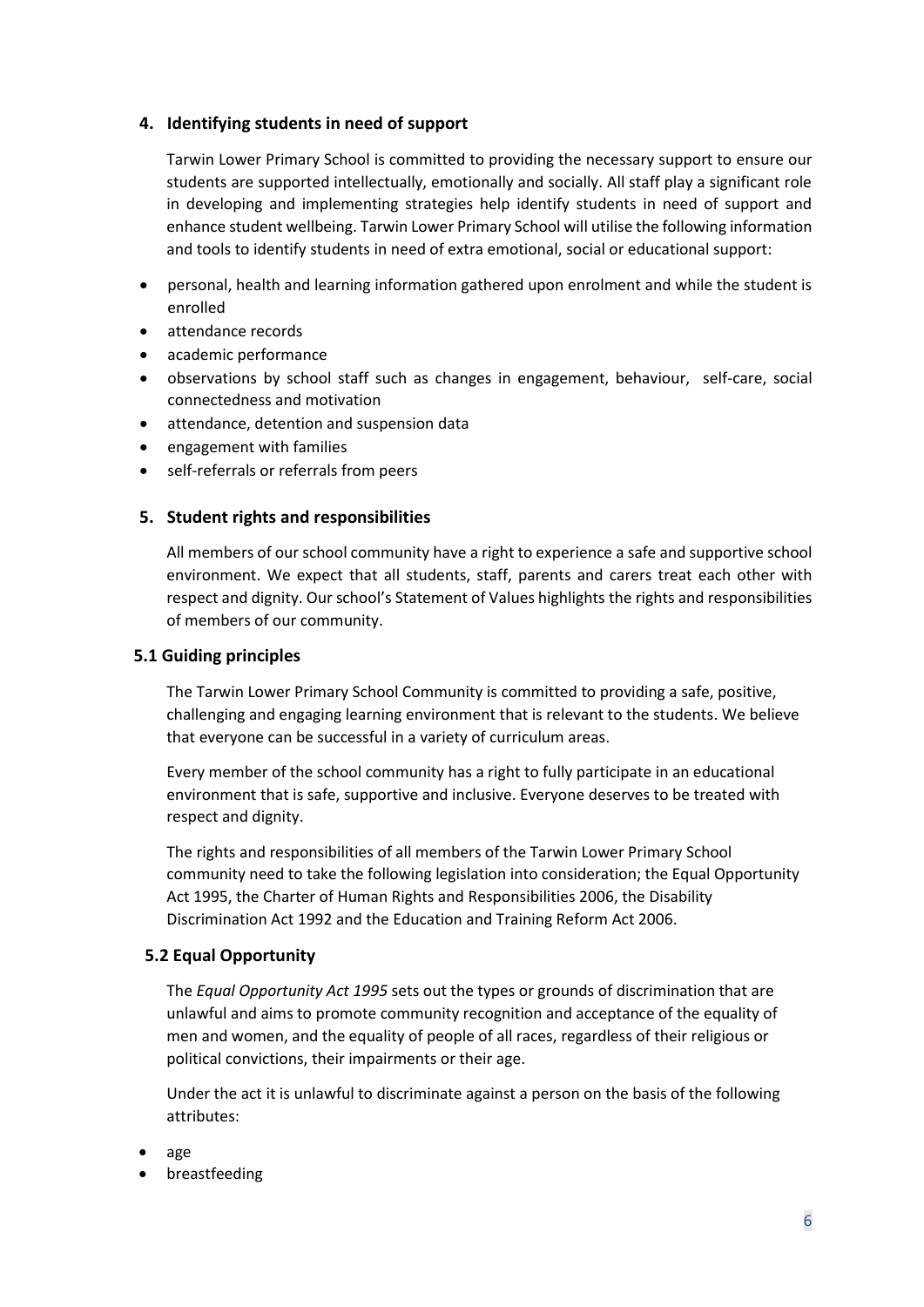- gender identity
- impairment
- industrial activity
- lawful sexual activity
- marital status
- parental status or status as carer
- physical features
- political belief or activity
- pregnancy
- race
- religious belief or activity
- sex
- sexual orientation
- personal association (with a person who is identified by reference to any of the above attributes).

#### **5.3 The Charter of Human Rights and Responsibilities Act 2006**

The Charter sets out a list of 20 rights that reflect the following four basic principles:

- Freedom
- Respect
- Equality
- Dignity

The charter outlines a vision of human rights for all Victorians. The charter affirms that all people are born free and equal in dignity and rights. While the charter demands equality for all, it also emphasises the value of difference. The charter requires public authorities, including government schools and their employees, to act compatibly with human rights and to consider human rights when making decisions and delivering services.

- The right not to be discriminated against
- The right to privacy and reputation
- The right to freedom of thought, conscience, religion and belief
- Cultural Rights

It is important to understand that with human rights comes a responsibility to respect other human rights.

All DET employees must act compatibly with the Charter and give proper consideration to human rights when making decisions. Everyone should:

- Encourage compliance with the Charter $\frac{1}{12}$
- Support others to act compatibly with the Charter, and  $\overline{S_{EP}}$
- Respect and promote human rights

Part of the monitoring of Human Rights will be to complete the Charter Compliance Checklist on the School Compliance web site.

#### **5.4 Students with disabilities**

The Disability Standards for Education 2005 clarify and make more explicit the obligations on schools and the rights of students under the *Disability Discrimination Act 1992*. The standards cover enrolment, participation, curriculum development, student support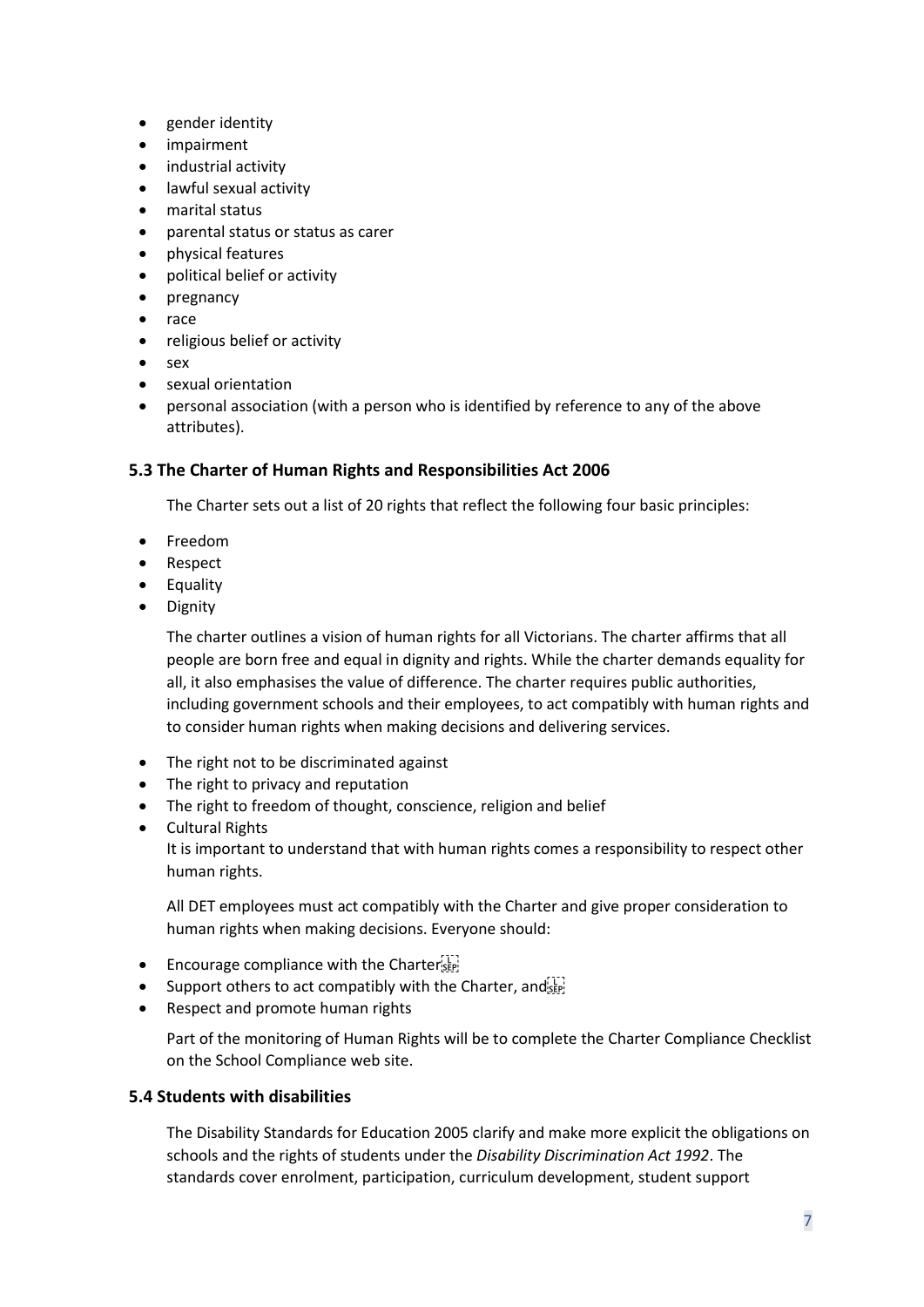services, and harassment and victimisation.

An education provider must make 'reasonable adjustments' to accommodate a student with disability. An adjustment is a measure or action taken to assist a student with disability to participate in education and training on the same basis as other students. An adjustment is reasonable if it does this while taking into account the student's learning needs and balancing the interests of all parties affected, including those of the student with the disability, the education provider, staff and other students.

In determining whether an adjustment is reasonable, an education provider should take into account information about:

- the nature of the student's disability
- his or her preferred adjustment
- any adjustments that have been provided previously
- recommended or alternative adjustments.

This information might come from the student, an associate of the student, independent experts, or a combination of these people.

An education provider should ensure that the student, or an associate of the student, has timely information about the processes for determining whether the proposed adjustment would cause unjustifiable hardship to the provider. The provider should also ensure that these processes maintain the dignity, respect, privacy and confidentiality of the student and the associates of the student, consistent with the rights of the rest of the community.

The provider may consider all likely costs and benefits, both direct and indirect, for the provider, the student and any associates of the student, and any other persons in the learning or wider community, including:

- costs associated with additional staffing, providing special resources or modifying the curriculum
- costs resulting from the student's participation in the learning environment, including any adverse impact on learning and social outcomes for the student, other students and teachers
- benefits of the student's participation in the learning environment, including positive learning and social outcomes for the student, other students and teachers, and
- any financial incentives, such as subsidies or grants, available to the provider if the student participates.

The DDA and the Education Standards do not require changes to be made if this would impose unjustifiable hardship to a person or organisation.

#### **5.5 Bullying and harassment**

#### **Definitions**

**Harassment** is any verbal, physical or sexual conduct (including gestures) which is uninvited, unwelcome or offensive to a person.

**Bullying** is repeated oppression, physical or psychological, of a less powerful person by a more powerful person or group.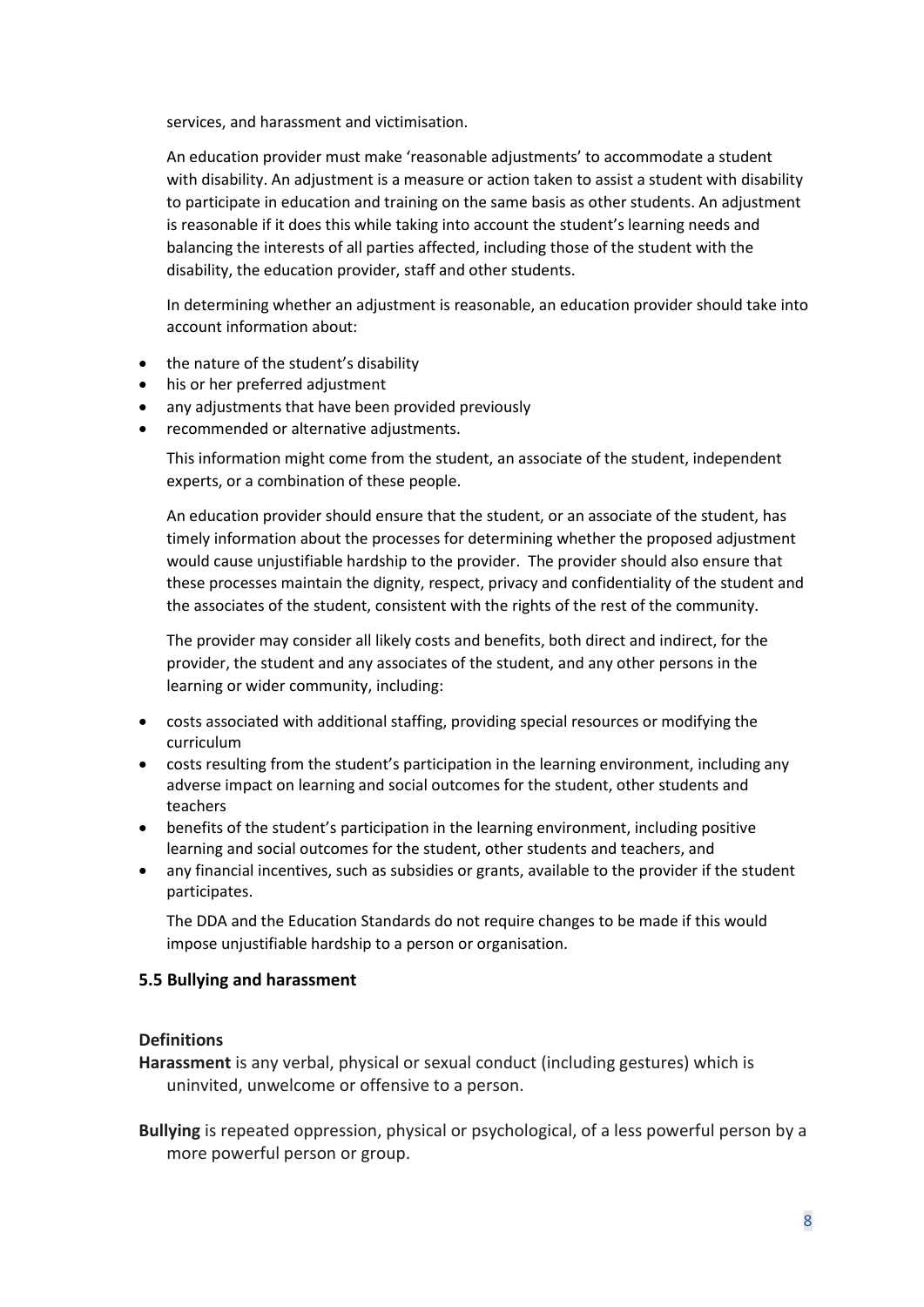**Cyber bullying** is a form of bullying which is carried out through an internet service such as email, chat room, discussion group, online social networking, instant messaging or web pages. It can also include bullying through mobile phone technologies such as SMS. It may involve text or images (photos, drawings)

Examples of cyber bullying behaviour are:

- teasing and being made fun of
- spreading of rumours online
- sending unwanted messages
- defamation.

Cyber bullying can happen to anyone and the bully can act anonymously if they want. People can also be bullied online by groups of people such as class groups or collective members of an online community.

It is important for the school to provide a safe and friendly environment for students and staff and to encourage care, courtesy and respect for others. All persons have a legal right to protection from harassment under the Commonwealth Sex Discrimination Act and the Victorian Equal Opportunity Act.

The effects of harassment or bullying include

- poor health anxiety, depression
- lower self esteem
- reduced study performance
- missed classes, social withdrawal
- reduced career prospects

If a student sees another person being harassed or bullied they should tell the person that you witnessed the incident and advise them to report it to an appropriate person. However, if your friend is harassing another person, let them know that their behaviour is unacceptable. Bystanders who do nothing to stop bullying may be contributing to the problem by providing an audience for the bully

Harassment is usually directed at a person because of their gender, race, creed or abilities. It can be subtle or explicit.

# **Subtle: (The most common)**

They include:

- Offensive staring and leering.
- Unwanted comments about physical appearance and sexual preference.
- Racist or smutty comments or jokes.
- Questions about another's sexual activity.
- Persistent comments about a person's private life or family.
- Physical contact e.g. purposely brushing up against another's body.
- Offensive name calling.

#### **Explicit: (obvious)**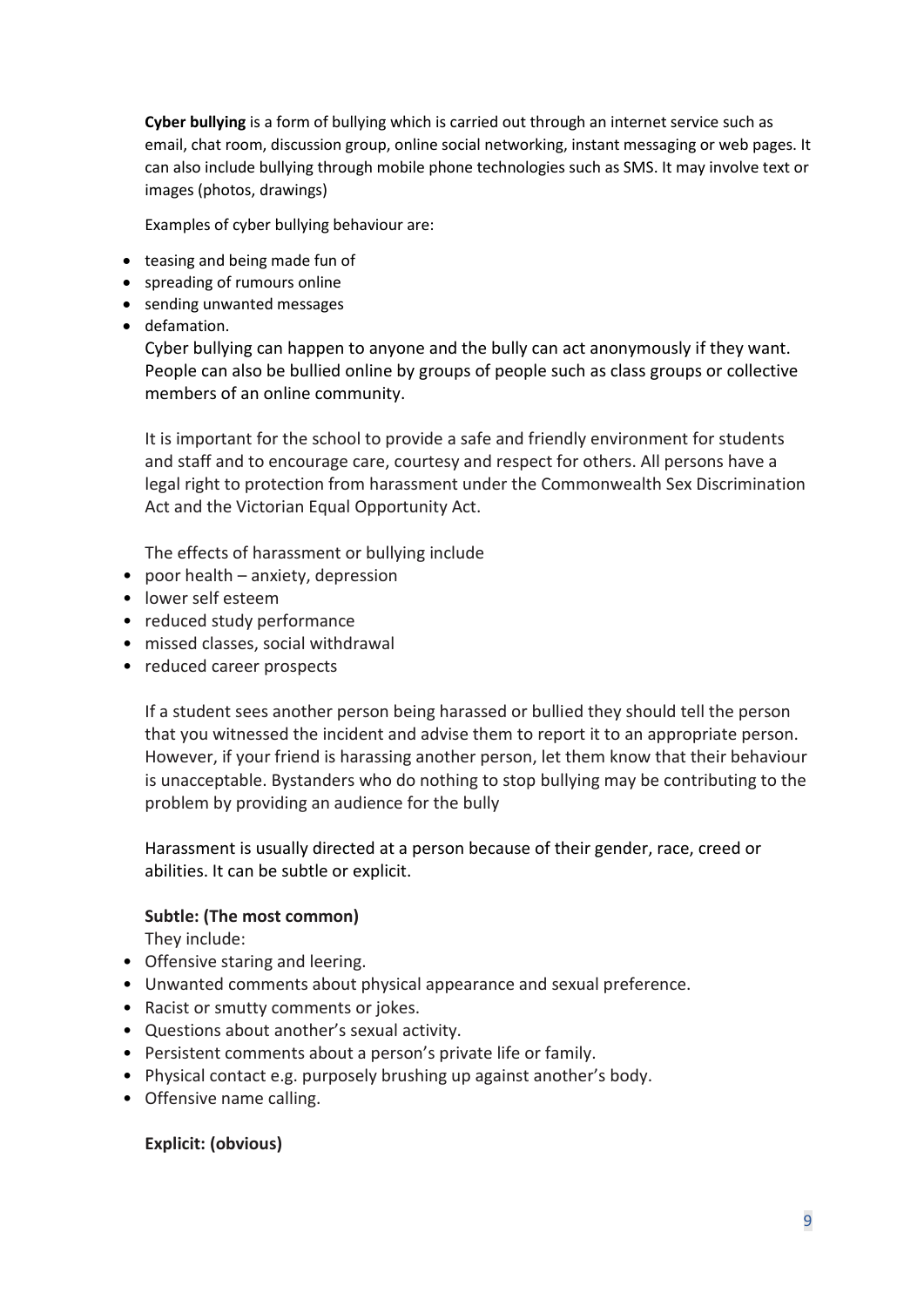They include:

- Grabbing, aggressive hitting, pinching and shoving etc.
- Unwelcome patting, touching, embracing.
- Repeated requests for dates, especially after refusal.
- Offensive gestures, jokes, comments, letters, phone calls or e-mail.
- Sexually and/or racially provocative remarks.
- Displays of sexually graphic material– pornography.
- Requests for sexual favours.

Extreme forms of sexual harassment will lead to criminal prosecution.

# **Bullying can involve such things as**

- grabbing, aggressive staring, hitting, pinching kicking, pushing and shoving.
- publicly excluding a person from your group
- taking or breaking a person's property
- knocking a person's books or belongings out of their hands or off their desk
- teasing a person because of their looks

# **Cyber bullying**

Being involved in online spaces – either at home or at school - requires students to behave responsibly. This includes:

- the language you use and the things you say
- how you treat others
- respecting people's property (e.g. copyright)
- visiting appropriate places.

Behaving safely online means:

- protecting your own privacy and personal information (we used to call it 'stranger danger')
- selecting appropriate spaces to work and contribute
- protecting the privacy of others (this can be sharing personal information or images)
- being proactive in letting someone know if there is something is 'not quite right'. At home this would be a parent or carer, at school a teacher.

# If you are being harassed or bullied you should:

- Tell the person you do not like what they are doing and you want them to stop.
- Discuss the matter with a student leader or a teacher that you feel comfortable with.

Your concerns will be taken seriously. All complaints will be treated confidentially.

# **Rights and Responsibilities:**

# **Rights and Responsibilities of Students**

Actively teaching students at Tarwin Lower Primary School whole school engagement, attendance and behavioural expectations creates a highly predictable environment that allows students to understand what is expected of them and what they can expect from each other.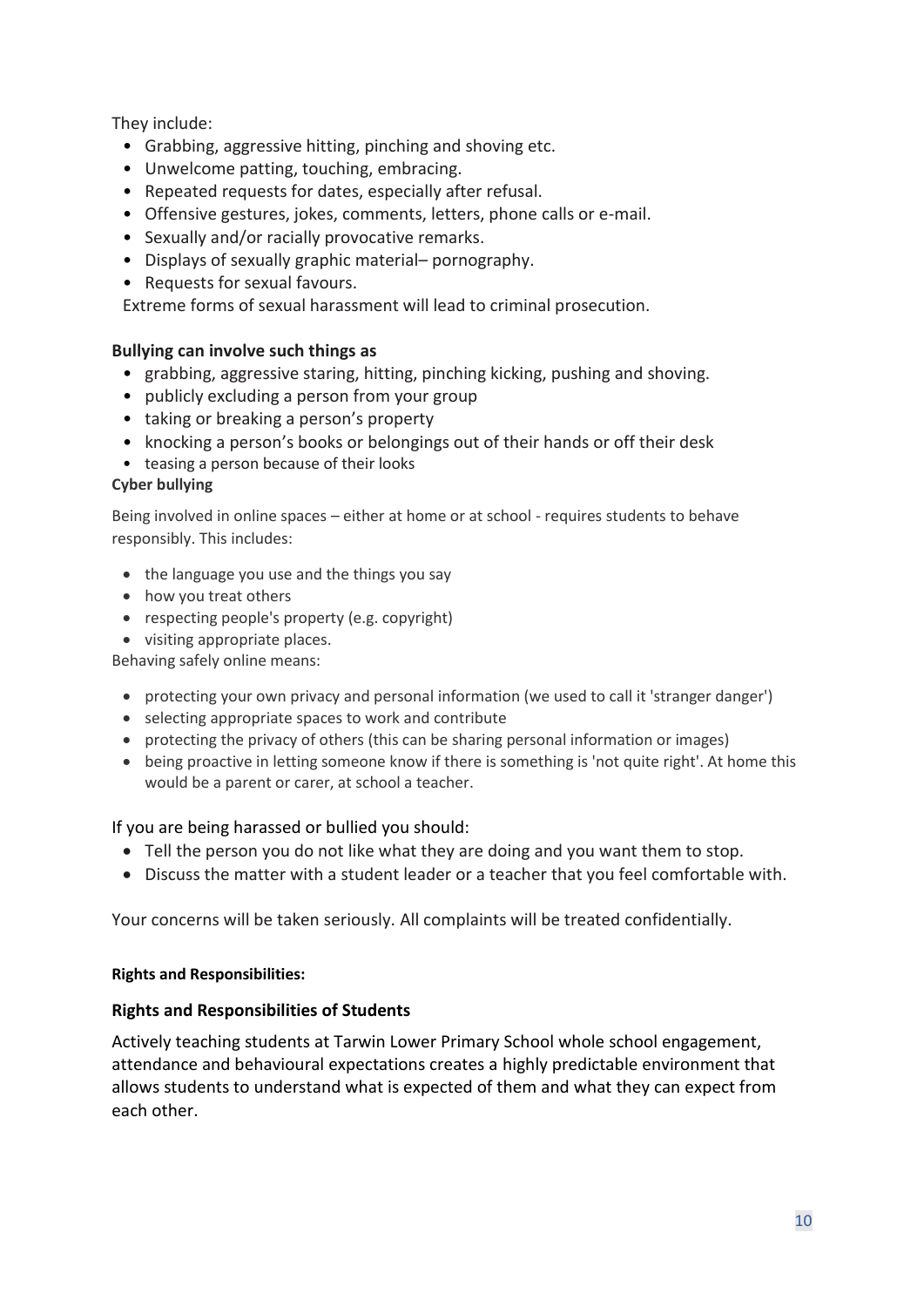| <b>Rights</b>                                                                                                                                                                                                                                               | <b>Responsibilities</b>                                                                                                                                                                                                                                                                                                                                                                      |
|-------------------------------------------------------------------------------------------------------------------------------------------------------------------------------------------------------------------------------------------------------------|----------------------------------------------------------------------------------------------------------------------------------------------------------------------------------------------------------------------------------------------------------------------------------------------------------------------------------------------------------------------------------------------|
| Students have a right to:                                                                                                                                                                                                                                   | Students have a responsibility to:                                                                                                                                                                                                                                                                                                                                                           |
| work in a secure environment where,<br>without intimidation, bullying<br>(including cyber-bullying) or<br>harassment they are able to fully<br>develop their talents, interests and<br>ambition<br>participate fully in the school's<br>educational program | participate fully in the school's<br>educational program and to attend<br>regularly. Students should also be<br>expected to display positive behaviours<br>that demonstrate respect for themselves,<br>their peers, their teachers and all other<br>members of the school community.                                                                                                         |
|                                                                                                                                                                                                                                                             | Demonstrate respect for the rights of<br>others, including the right to learn, will<br>contribute to an engaging educational<br>experience for themselves and other<br>students.                                                                                                                                                                                                             |
|                                                                                                                                                                                                                                                             | As students progress through school they<br>will be encouraged and supported to take<br>greater responsibility for their own<br>learning and participation as members of<br>the whole school community. This<br>involves developing as individual learners<br>who increasingly manage their own<br>learning and growth by setting goals and<br>managing resources to achieve these<br>goals. |
|                                                                                                                                                                                                                                                             | Students should, with support, be<br>expected to participate fully in the<br>school's educational program and to<br>attend regularly. Students should also<br>display positive behaviours that<br>demonstrate respect for themselves,<br>their peers, their teachers and all other<br>members of the school community.                                                                       |

# **Rights and Responsibilities of Parents/Carers**

| <b>Rights</b>                                                                                                                                                                              | <b>Responsibilities</b>                                                                                                                                                                                                                                                                                    |
|--------------------------------------------------------------------------------------------------------------------------------------------------------------------------------------------|------------------------------------------------------------------------------------------------------------------------------------------------------------------------------------------------------------------------------------------------------------------------------------------------------------|
| parents/carers have a right to expect<br>that their children will be educated in<br>a secure environment in which care,<br>courtesy and respect for the rights of<br>others are encouraged | Parents/carers have a responsibility to:<br>promote positive educational outcomes<br>for their children by taking an active<br>interest in their child's educational<br>progress and by modelling positive<br>behaviours.<br>Ensure their child's regular attendance<br>Engage in regular and constructive |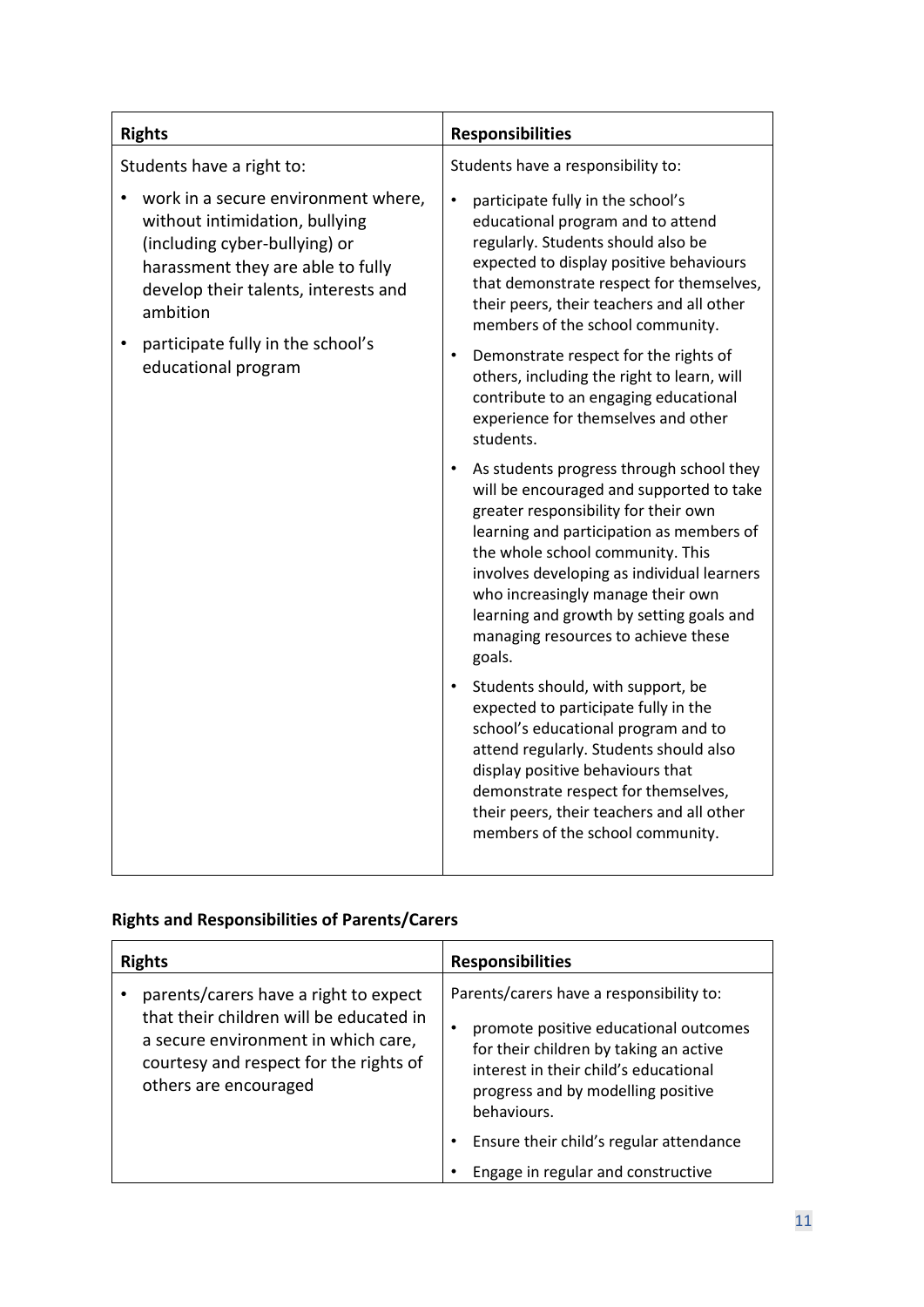| communication with school staff<br>regarding their child's learning.                                 |
|------------------------------------------------------------------------------------------------------|
| support the school in maintaining a safe<br>and respectful learning environment for<br>all students. |

# **Rights and Responsibilities of Teachers**

| <b>Rights</b>                                                                                                                                                                                                                                                                      | <b>Responsibilities</b>                                                                                                                                                                                                                                                                                                             |
|------------------------------------------------------------------------------------------------------------------------------------------------------------------------------------------------------------------------------------------------------------------------------------|-------------------------------------------------------------------------------------------------------------------------------------------------------------------------------------------------------------------------------------------------------------------------------------------------------------------------------------|
| Teachers have a right to<br>expect that they will be able to teach<br>in an orderly and cooperative<br>environment<br>be informed, within Privacy<br>requirements, about matters relating<br>to students that will affect the<br>teaching and learning program for<br>that student | Teachers have a responsibility to<br>fairly, reasonably and consistently,<br>implement the engagement policy.<br>Know how students learn and how to                                                                                                                                                                                 |
|                                                                                                                                                                                                                                                                                    | teach them effectively.<br>Know the content they teach.<br>$\bullet$<br>Know their students.<br>Plan and assess for effective learning.<br>٠<br>Create and maintain safe and<br>$\bullet$<br>challenging learning environments.<br>use a range of teaching strategies<br>and resources to engage students in<br>effective learning. |
|                                                                                                                                                                                                                                                                                    |                                                                                                                                                                                                                                                                                                                                     |

# **Rights and Responsibilities of Volunteers and Visitors**

# **Volunteers and Visitors have the same rights as other members of our school community and in turn have a responsibility to:**

- respect the rights of all members of the school community
- sign the Visitors Book at the Office on arrival and departure
- Wear their visitors badge at all times when in school
- Treat all information about students with confidentiality, discussing concerns with class teacher or school leaders
- Report any student welfare concerns to the principal Refrain from commenting about school, students, staff and parents in a negative way.

Students who may have a complaint or concern about something that has happened at school are encouraged to speak to their parents or carers and approach a trusted teacher or the school Principal.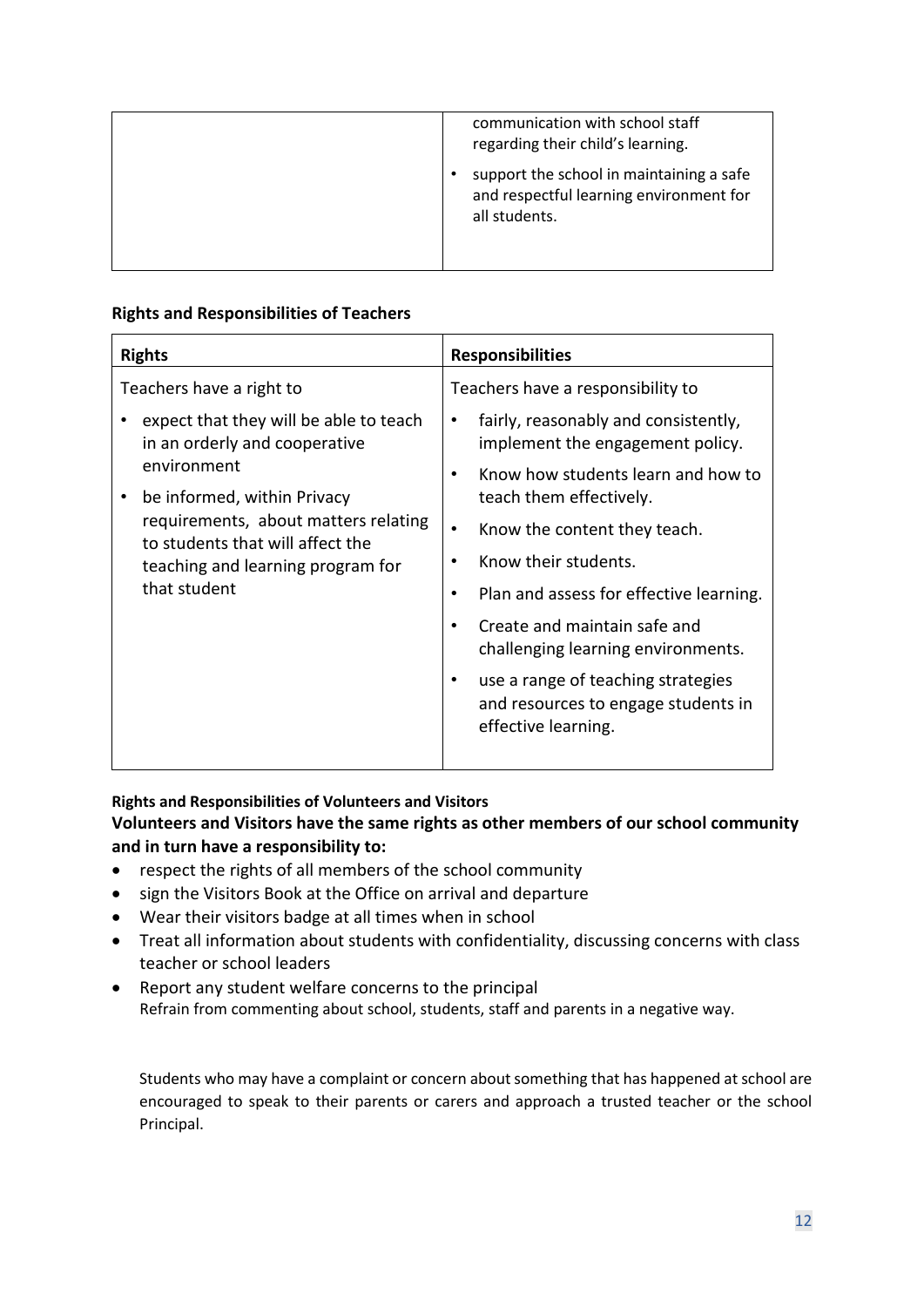# **6. Student behavioural expectations and management**

Effective schools share high expectations for the whole school community. Share expectations are:

- Jointly negotiated, owned and implemented by all members of the school community, including students
- Clear and specific
- Focused on positive and pro-social behaviours
- Focused on prevention and early intervention
- Supported by relevant procedures
- Consistent, fair and reasonable
- Linked to appropriate actions and consequences

#### **Schools – principals, teachers and school staff**

Schools have a responsibility to provide an educational environment that ensures that all students are valued and cared for, feel they are part of the school, and can engage effectively in their learning and experience success.

The school's values are based on the Australian Governments nine values for Australian Schools, which are:

• **Care and Compassion**

Care for self and others

• **Integrity**

Act in accordance with principles of moral and ethical conduct, ensure consistency between words and deeds

• **Doing Your Best**

Seek to accomplish something worthy and admirable, try hard, pursue excellence

• **Respect**

Treat others with consideration and regard, respect another person's point of view

• **Fair Go**

Pursue and protect the common good where all people are treated fairly for a just society

• **Responsibility**

Be accountable for one's own actions, resolve differences in constructive, non-violent and peaceful ways, contribute to society and to civic life, take care of the environment

• **Freedom**

Enjoy all the rights and privileges of Australian citizenship from unnecessary interference or control, and stand up for the rights of others

- **Understanding, Tolerance and Inclusion** Be aware of others and their cultures, accept diversity within a democratic society, being included and including others
- **Honesty and Trustworthiness** Be honest, sincere and seek the truth

#### **School expectations include:**

• inclusive teaching practices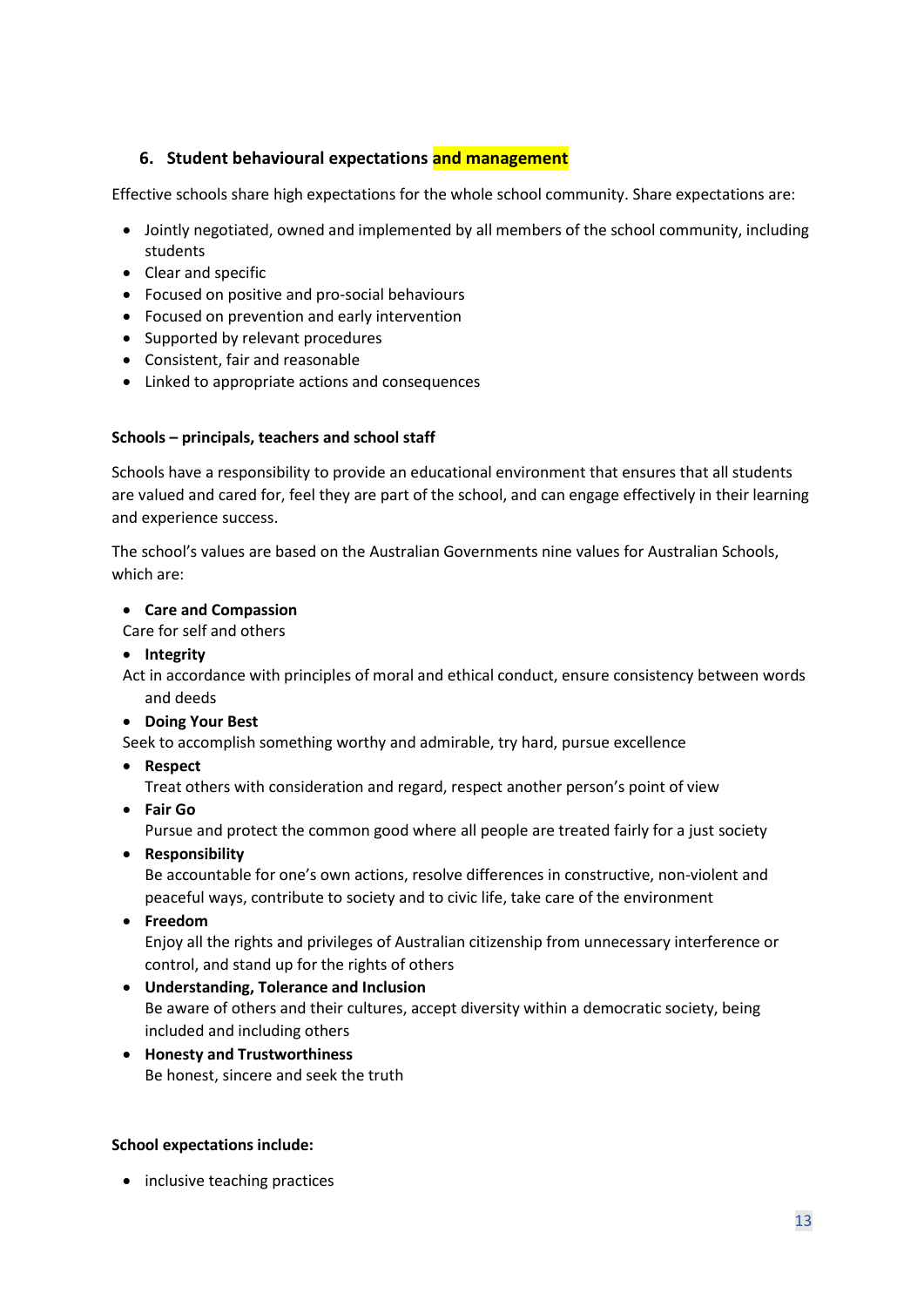- accessible educational provision for all students
- parent/carer partnerships and liaison
- community partnerships which engage families and the community in ways that support student achievement and success
- provision of appropriate student services
- development and provision of appropriate, relevant and challenging curriculum that gives students the opportunity to experience success in their learning.

#### **Restorative Practices**

The school is committed to the use of restorative practices with students. Restorative Practices:

- are underpinned by student learning and facilitate an environment of safety, trust and connectedness (Bond et al. 2001, Fuller 1999)
- promote awareness of others, responsibility and empathy (Hopkins 2002)
- involve direct and voluntary participation of those affected by misconduct in its resolution (Braithwaite 2001b)
- promote relationship management rather than behaviour management (Cameron & Thorsborne 2001)
- separate the deed from the doer (Marshall et al. 2002)
- are systematic, not situational (Armstrong 2004)
- are concerned with establishing or re-establishing social equality in relationships; that is, relationships in which each person's rights to equal dignity, concern and respect are satisfied (Morrison 2002).

# **Diversity in the school community**

Tarwin Lower Primary School aims to address diversity by

- maintaining a highly skilled, motivated and energetic workforce who are better able to meet the needs of a diverse school community
- attracting highly skilled and diverse staff, making the school a preferred employer
- increasing the range of knowledge, skills and experiences available in the workforce
- enhancing the capacity for effective decision-making due to the greater diversity of perspectives and inputs
- creating more effective work teams due to increased participation levels and an increased capacity to solve problems

Behavioural expectations of students, staff and families are grounded in our school's Statement of Values. Student bullying behaviour will be responded to consistently with Tarwin Lower Primary School's Bullying policy.

When a student acts in breach of the behaviour standards of our school community, Tarwin Lower Primary School will institute a staged response, consistent with the Department's Student Engagement and Inclusion Guidelines. Where appropriate, parents will be informed about the inappropriate behaviour and the disciplinary action taken by teachers and other school staff.

Disciplinary measures may be used as part of a staged response to inappropriate behaviour as part of the SWPBS in combination with other engagement and support strategies to ensure that factors that may have contributed to the student's behaviour are identified and addressed.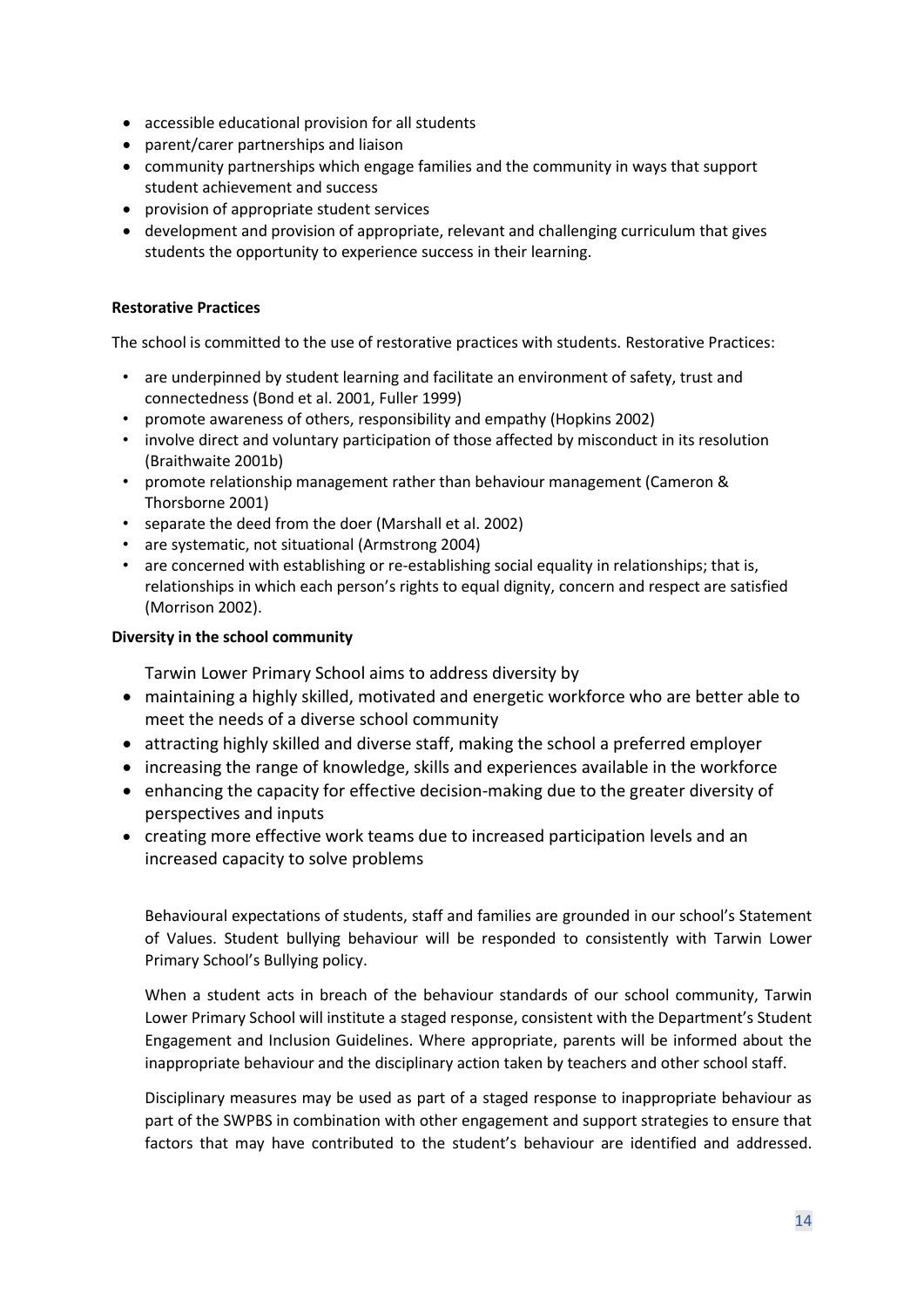Disciplinary measures at our school will be applied fairly and consistently. Students will always be provided with an opportunity to be heard.

Disciplinary measures that may be applied include:

- warning a student that their behaviour is inappropriate
- teacher controlled consequences such as moving a student in a classroom or other reasonable and proportionate responses to misbehaviour
- withdrawal of privileges
- referral to the Principal
- restorative practices
- detentions
- behaviour reviews
- suspension
- expulsion

Suspension, expulsion and restrictive interventions are measures of last resort and may only be used in situations consistent with Department policy, available at:

- <https://www2.education.vic.gov.au/pal/suspensions/policy>
- <https://www2.education.vic.gov.au/pal/expulsions/policy>
- <https://www2.education.vic.gov.au/pal/restraint-seclusion/policy>

In line with Ministerial Order 1125, no student aged 8 or younger will be expelled without the approval of the Secretary of the Department of Education and Training.

The Principal of Tarwin Lower Primary School is responsible for ensuring all suspensions and expulsions are recorded on CASES21.

Corporal punishment is prohibited in our school and will not be used in any circumstance.

#### **7. Engaging with families**

Tarwin Lower Primary School values the input of parents and carers, and we will strive to support families to engage in their child's learning and build their capacity as active learners. We aim to be partners in learning with parents and carers in our school community.

We work hard to create successful partnerships with parents and carers by:

- ensuring that all parents have access to our school policies and procedures, available on our school website
- maintaining an open, respectful line of communication between parents and staff, supported by our Communicating with School Staff policy.
- providing parent volunteer opportunities so that families can contribute to school activities
- involving families with homework and other curriculum-related activities
- involving families in school decision making
- coordinating resources and services from the community for families
- including families in Student Support Groups, and developing individual plans for students.

#### **8. Evaluation**